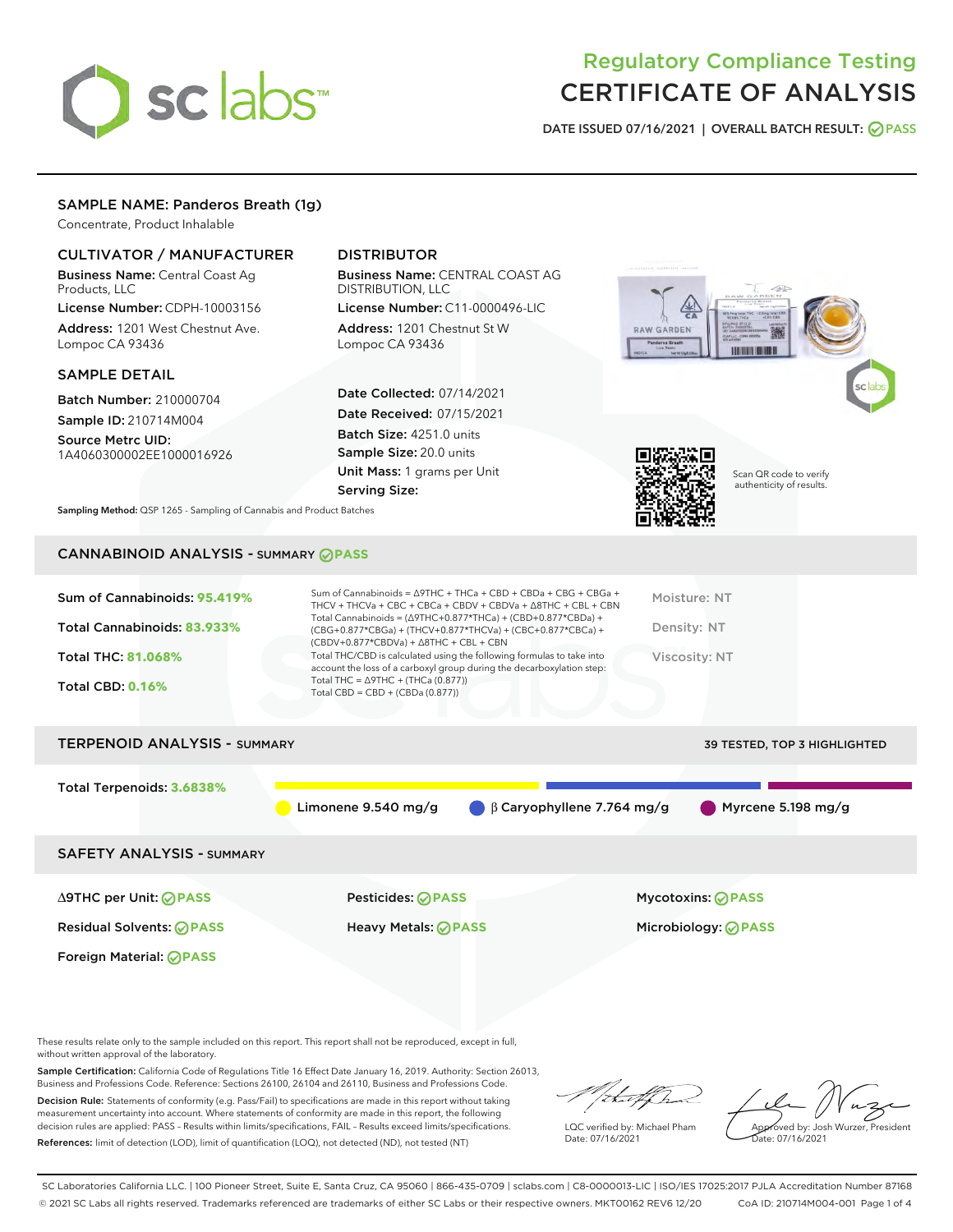



PANDEROS BREATH (1G) | DATE ISSUED 07/16/2021 | OVERALL BATCH RESULT: @ PASS

# CANNABINOID TEST RESULTS - 07/15/2021 2 PASS

Tested by high-performance liquid chromatography with diode-array detection (HPLC-DAD). **Method:** QSP 1157 - Analysis of Cannabinoids by HPLC-DAD

# TOTAL CANNABINOIDS: **83.933%**

Total Cannabinoids (Total THC) + (Total CBD) + (Total CBG) + (Total THCV) + (Total CBC) + (Total CBDV) + ∆8THC + CBL + CBN

TOTAL THC: **81.068%** Total THC (∆9THC+0.877\*THCa)

TOTAL CBD: **0.16%**

Total CBD (CBD+0.877\*CBDa)

TOTAL CBG: 1.59% Total CBG (CBG+0.877\*CBGa)

TOTAL THCV: 0.38% Total THCV (THCV+0.877\*THCVa)

TOTAL CBC: 0.735% Total CBC (CBC+0.877\*CBCa)

TOTAL CBDV: ND Total CBDV (CBDV+0.877\*CBDVa)

| <b>COMPOUND</b> | LOD/LOQ<br>(mg/g)          | <b>MEASUREMENT</b><br><b>UNCERTAINTY</b><br>(mg/g) | <b>RESULT</b><br>(mg/g) | <b>RESULT</b><br>(%) |
|-----------------|----------------------------|----------------------------------------------------|-------------------------|----------------------|
| <b>THCa</b>     | 0.05 / 0.14                | ±23.239                                            | 904.24                  | 90.424               |
| <b>A9THC</b>    | 0.06 / 0.26                | ±0.608                                             | 17.66                   | 1.766                |
| <b>CBGa</b>     | 0.1 / 0.2                  | ±0.81                                              | 15.5                    | 1.55                 |
| <b>CBCa</b>     | 0.07/0.28                  | ±0.410                                             | 8.38                    | 0.838                |
| <b>THCVa</b>    | 0.07/0.20                  | ±0.207                                             | 4.33                    | 0.433                |
| <b>CBG</b>      | 0.06/0.19                  | ±0.089                                             | 2.26                    | 0.226                |
| <b>CBDa</b>     | 0.02 / 0.19                | ±0.053                                             | 1.82                    | 0.182                |
| A8THC           | 0.1/0.4                    | N/A                                                | <b>ND</b>               | <b>ND</b>            |
| <b>THCV</b>     | 0.1 / 0.2                  | N/A                                                | <b>ND</b>               | <b>ND</b>            |
| <b>CBD</b>      | 0.07/0.29                  | N/A                                                | <b>ND</b>               | <b>ND</b>            |
| <b>CBDV</b>     | 0.04 / 0.15                | N/A                                                | <b>ND</b>               | <b>ND</b>            |
| <b>CBDVa</b>    | 0.03/0.53                  | N/A                                                | <b>ND</b>               | <b>ND</b>            |
| <b>CBL</b>      | 0.06 / 0.24                | N/A                                                | <b>ND</b>               | <b>ND</b>            |
| <b>CBN</b>      | 0.1/0.3                    | N/A                                                | <b>ND</b>               | <b>ND</b>            |
| <b>CBC</b>      | 0.2 / 0.5                  | N/A                                                | <b>ND</b>               | <b>ND</b>            |
|                 | <b>SUM OF CANNABINOIDS</b> |                                                    | 954.19 mg/g             | 95.419%              |

#### **UNIT MASS: 1 grams per Unit**

| ∆9THC per Unit                        | 1120 per-package limit     | 17.66 mg/unit<br><b>PASS</b> |  |
|---------------------------------------|----------------------------|------------------------------|--|
| <b>Total THC per Unit</b>             |                            | 810.68 mg/unit               |  |
| <b>CBD per Unit</b>                   |                            | <b>ND</b>                    |  |
| <b>Total CBD per Unit</b>             |                            | $1.60$ mg/unit               |  |
| Sum of Cannabinoids<br>per Unit       |                            | 954.19 mg/unit               |  |
| <b>Total Cannabinoids</b><br>per Unit |                            | 839.33 mg/unit               |  |
| <b>MOISTURE TEST RESULT</b>           | <b>DENSITY TEST RESULT</b> | <b>VISCOSITY TEST RESULT</b> |  |

Not Tested

Not Tested

Not Tested

# TERPENOID TEST RESULTS - 07/16/2021

Terpene analysis utilizing gas chromatography-flame ionization detection (GC-FID). **Method:** QSP 1192 - Analysis of Terpenoids by GC-FID

| <b>COMPOUND</b>         | LOD/LOQ<br>(mg/g) | <b>MEASUREMENT</b><br><b>UNCERTAINTY</b><br>(mg/g) | <b>RESULT</b><br>(mg/g)                         | <b>RESULT</b><br>$(\%)$ |
|-------------------------|-------------------|----------------------------------------------------|-------------------------------------------------|-------------------------|
| Limonene                | 0.005 / 0.016     | ±0.1364                                            | 9.540                                           | 0.9540                  |
| $\beta$ Caryophyllene   | 0.004 / 0.012     | ±0.2764                                            | 7.764                                           | 0.7764                  |
| <b>Myrcene</b>          | 0.008 / 0.025     | ±0.0671                                            | 5.198                                           | 0.5198                  |
| $\alpha$ Humulene       | 0.009 / 0.029     | ±0.0966                                            | 3.009                                           | 0.3009                  |
| Fenchol                 | 0.010 / 0.034     | ±0.0522                                            | 1.348                                           | 0.1348                  |
| $\alpha$ Bisabolol      | 0.008 / 0.026     | ±0.0689                                            | 1.291                                           | 0.1291                  |
| <b>B</b> Pinene         | 0.004 / 0.014     | ±0.0148                                            | 1.286                                           | 0.1286                  |
| Terpineol               | 0.016 / 0.055     | ±0.0717                                            | 1.167                                           | 0.1167                  |
| Linalool                | 0.009 / 0.032     | ±0.0411                                            | 1.082                                           | 0.1082                  |
| $\alpha$ Pinene         | 0.005 / 0.017     | ±0.0086                                            | 0.996                                           | 0.0996                  |
| trans-β-Farnesene       | 0.008 / 0.025     | ±0.0334                                            | 0.942                                           | 0.0942                  |
| Ocimene                 | 0.011 / 0.038     | ±0.0235                                            | 0.733                                           | 0.0733                  |
| Guaiol                  | 0.009 / 0.030     | ±0.0318                                            | 0.673                                           | 0.0673                  |
| Nerolidol               | 0.009 / 0.028     | ±0.0240                                            | 0.382                                           | 0.0382                  |
| Valencene               | 0.009 / 0.030     | ±0.0246                                            | 0.357                                           | 0.0357                  |
| <b>Borneol</b>          | 0.005 / 0.016     | ±0.0114                                            | 0.271                                           | 0.0271                  |
| Terpinolene             | 0.008 / 0.026     | ±0.0050                                            | 0.244                                           | 0.0244                  |
| Caryophyllene<br>Oxide  | 0.010 / 0.033     | ±0.0074                                            | 0.160                                           | 0.0160                  |
| Camphene                | 0.005 / 0.015     | ±0.0017                                            | 0.148                                           | 0.0148                  |
| Fenchone                | 0.009 / 0.028     | ±0.0019                                            | 0.065                                           | 0.0065                  |
| Citronellol             | 0.003 / 0.010     | ±0.0027                                            | 0.055                                           | 0.0055                  |
| Sabinene Hydrate        | 0.006 / 0.022     | ±0.0018                                            | 0.046                                           | 0.0046                  |
| <b>Geranyl Acetate</b>  | 0.004 / 0.014     | ±0.0017                                            | 0.042                                           | 0.0042                  |
| Geraniol                | 0.002 / 0.007     | ±0.0017                                            | 0.039                                           | 0.0039                  |
| Sabinene                | 0.004 / 0.014     | N/A                                                | <loq< th=""><th><loq< th=""></loq<></th></loq<> | <loq< th=""></loq<>     |
| $\alpha$ Phellandrene   | 0.006 / 0.020     | N/A                                                | <loq< th=""><th><loq< th=""></loq<></th></loq<> | <loq< th=""></loq<>     |
| $\alpha$ Terpinene      | 0.005 / 0.017     | N/A                                                | <loq< th=""><th><loq< th=""></loq<></th></loq<> | <loq< th=""></loq<>     |
| Eucalyptol              | 0.006 / 0.018     | N/A                                                | <loq< th=""><th><loq< th=""></loq<></th></loq<> | <loq< th=""></loq<>     |
| $\gamma$ Terpinene      | 0.006 / 0.018     | N/A                                                | <loq< th=""><th><loq< th=""></loq<></th></loq<> | <loq< th=""></loq<>     |
| Isoborneol              | 0.004 / 0.012     | N/A                                                | $<$ l OO                                        | $\sim$ 0.0              |
| Nerol                   | 0.003 / 0.011     | N/A                                                | <loq< th=""><th><loq< th=""></loq<></th></loq<> | <loq< th=""></loq<>     |
| Cedrol                  | 0.008 / 0.027     | N/A                                                | <loq< th=""><th><loq< th=""></loq<></th></loq<> | <loq< th=""></loq<>     |
| 3 Carene                | 0.005 / 0.018     | N/A                                                | ND                                              | ND                      |
| p-Cymene                | 0.005 / 0.016     | N/A                                                | ND                                              | ND                      |
| (-)-Isopulegol          | 0.005 / 0.016     | N/A                                                | ND                                              | ND                      |
| Camphor                 | 0.006 / 0.019     | N/A                                                | ND                                              | ND                      |
| Menthol                 | 0.008 / 0.025     | N/A                                                | ND                                              | ND                      |
| R-(+)-Pulegone          | 0.003 / 0.011     | N/A                                                | ND                                              | ND                      |
| $\alpha$ Cedrene        | 0.005 / 0.016     | N/A                                                | ND                                              | <b>ND</b>               |
| <b>TOTAL TERPENOIDS</b> |                   |                                                    | 36.838 mg/g                                     | 3.6838%                 |

SC Laboratories California LLC. | 100 Pioneer Street, Suite E, Santa Cruz, CA 95060 | 866-435-0709 | sclabs.com | C8-0000013-LIC | ISO/IES 17025:2017 PJLA Accreditation Number 87168 © 2021 SC Labs all rights reserved. Trademarks referenced are trademarks of either SC Labs or their respective owners. MKT00162 REV6 12/20 CoA ID: 210714M004-001 Page 2 of 4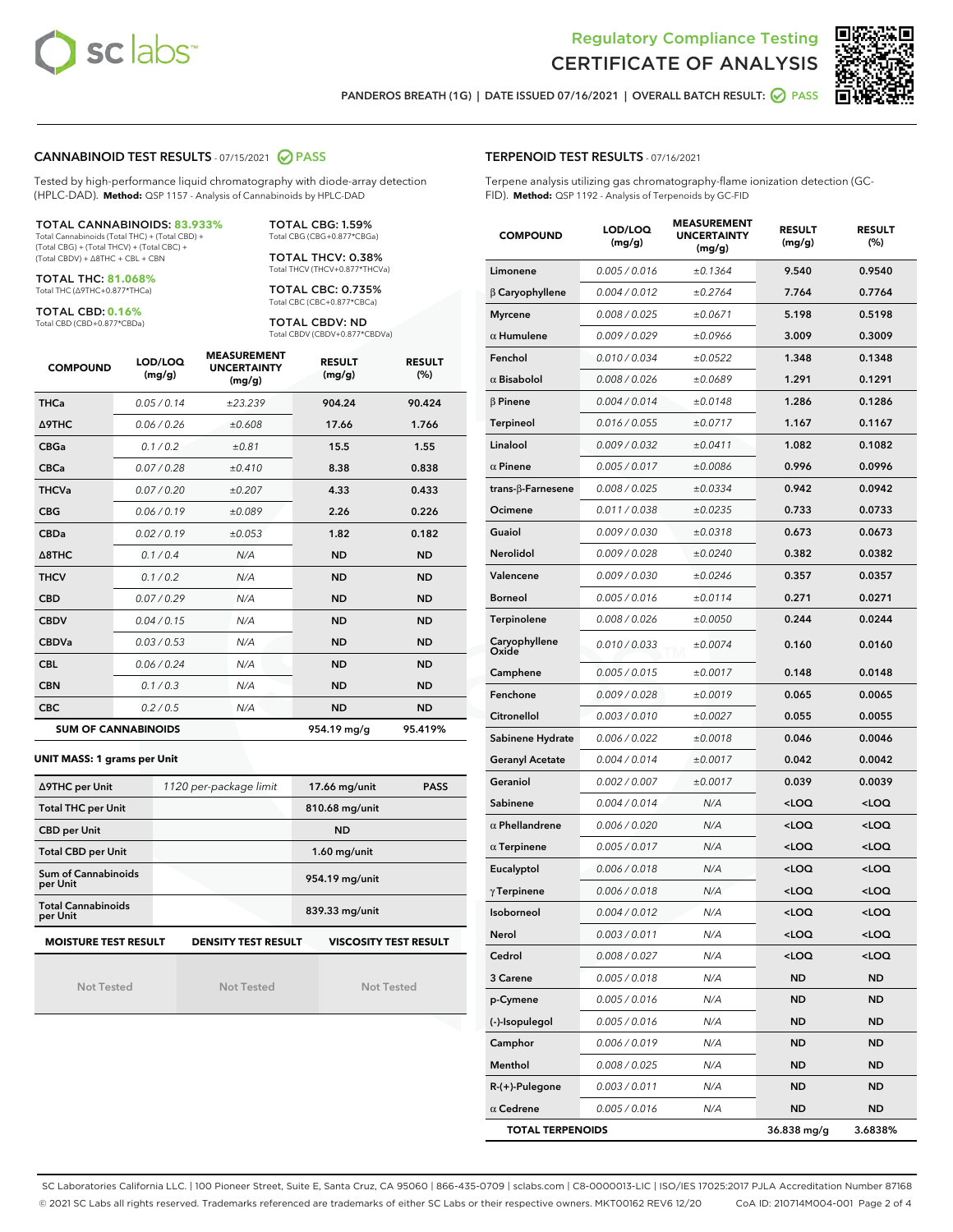



PANDEROS BREATH (1G) | DATE ISSUED 07/16/2021 | OVERALL BATCH RESULT: @ PASS

# CATEGORY 1 PESTICIDE TEST RESULTS - 07/16/2021 @ PASS

Pesticide and plant growth regulator analysis utilizing high-performance liquid chromatography-mass spectrometry (HPLC-MS) or gas chromatography-mass spectrometry (GC-MS). \*GC-MS utilized where indicated. **Method:** QSP 1212 - Analysis of Pesticides and Mycotoxins by LC-MS or QSP 1213 - Analysis of Pesticides by GC-MS

| <b>COMPOUND</b>             | LOD/LOQ<br>$(\mu g/g)$ | <b>ACTION</b><br>LIMIT<br>$(\mu g/g)$ | <b>MEASUREMENT</b><br><b>UNCERTAINTY</b><br>$(\mu g/g)$ | <b>RESULT</b><br>$(\mu g/g)$ | <b>RESULT</b> |
|-----------------------------|------------------------|---------------------------------------|---------------------------------------------------------|------------------------------|---------------|
| Aldicarb                    | 0.03 / 0.08            | $\geq$ LOD                            | N/A                                                     | <b>ND</b>                    | <b>PASS</b>   |
| Carbofuran                  | 0.02 / 0.05            | $>$ LOD                               | N/A                                                     | <b>ND</b>                    | <b>PASS</b>   |
| Chlordane*                  | 0.03 / 0.08            | ≥ LOD                                 | N/A                                                     | <b>ND</b>                    | <b>PASS</b>   |
| Chlorfenapyr*               | 0.03/0.10              | ≥ LOD                                 | N/A                                                     | <b>ND</b>                    | <b>PASS</b>   |
| Chlorpyrifos                | 0.02 / 0.06            | $\geq$ LOD                            | N/A                                                     | <b>ND</b>                    | <b>PASS</b>   |
| Coumaphos                   | 0.02 / 0.07            | ≥ LOD                                 | N/A                                                     | <b>ND</b>                    | <b>PASS</b>   |
| Daminozide                  | 0.02 / 0.07            | $\geq$ LOD                            | N/A                                                     | <b>ND</b>                    | <b>PASS</b>   |
| <b>DDVP</b><br>(Dichlorvos) | 0.03/0.09              | $\geq$ LOD                            | N/A                                                     | <b>ND</b>                    | <b>PASS</b>   |
| Dimethoate                  | 0.03 / 0.08            | $\ge$ LOD                             | N/A                                                     | <b>ND</b>                    | <b>PASS</b>   |
| Ethoprop(hos)               | 0.03/0.10              | $>$ LOD                               | N/A                                                     | <b>ND</b>                    | <b>PASS</b>   |
| Etofenprox                  | 0.02 / 0.06            | $>$ LOD                               | N/A                                                     | <b>ND</b>                    | <b>PASS</b>   |
| Fenoxycarb                  | 0.03/0.08              | $\geq$ LOD                            | N/A                                                     | <b>ND</b>                    | <b>PASS</b>   |
| Fipronil                    | 0.03/0.08              | $\geq$ LOD                            | N/A                                                     | <b>ND</b>                    | <b>PASS</b>   |
| Imazalil                    | 0.02 / 0.06            | $\geq$ LOD                            | N/A                                                     | <b>ND</b>                    | <b>PASS</b>   |
| <b>Methiocarb</b>           | 0.02 / 0.07            | ≥ LOD                                 | N/A                                                     | <b>ND</b>                    | <b>PASS</b>   |
| Methyl<br>parathion         | 0.03/0.10              | $\geq$ LOD                            | N/A                                                     | <b>ND</b>                    | <b>PASS</b>   |
| <b>Mevinphos</b>            | 0.03/0.09              | $\geq$ LOD                            | N/A                                                     | <b>ND</b>                    | <b>PASS</b>   |
| Paclobutrazol               | 0.02 / 0.05            | $\geq$ LOD                            | N/A                                                     | <b>ND</b>                    | <b>PASS</b>   |
| Propoxur                    | 0.03/0.09              | ≥ LOD                                 | N/A                                                     | <b>ND</b>                    | <b>PASS</b>   |
| Spiroxamine                 | 0.03 / 0.08            | $\ge$ LOD                             | N/A                                                     | <b>ND</b>                    | <b>PASS</b>   |
| <b>Thiacloprid</b>          | 0.03/0.10              | $\geq$ LOD                            | N/A                                                     | <b>ND</b>                    | <b>PASS</b>   |
|                             |                        |                                       |                                                         |                              |               |

# CATEGORY 2 PESTICIDE TEST RESULTS - 07/16/2021 @ PASS

| <b>COMPOUND</b>          | LOD/LOQ<br>$(\mu g/g)$ | <b>ACTION</b><br>LIMIT<br>$(\mu g/g)$ | <b>MEASUREMENT</b><br><b>UNCERTAINTY</b><br>$(\mu g/g)$ | <b>RESULT</b><br>$(\mu g/g)$ | <b>RESULT</b> |
|--------------------------|------------------------|---------------------------------------|---------------------------------------------------------|------------------------------|---------------|
| Abamectin                | 0.03/0.10              | 0.1                                   | N/A                                                     | <b>ND</b>                    | <b>PASS</b>   |
| Acephate                 | 0.02/0.07              | 0.1                                   | N/A                                                     | <b>ND</b>                    | <b>PASS</b>   |
| Acequinocyl              | 0.02/0.07              | 0.1                                   | N/A                                                     | <b>ND</b>                    | <b>PASS</b>   |
| Acetamiprid              | 0.02 / 0.05            | 0.1                                   | N/A                                                     | <b>ND</b>                    | <b>PASS</b>   |
| Azoxystrobin             | 0.02/0.07              | 0.1                                   | N/A                                                     | <b>ND</b>                    | <b>PASS</b>   |
| <b>Bifenazate</b>        | 0.01/0.04              | 0.1                                   | N/A                                                     | <b>ND</b>                    | <b>PASS</b>   |
| <b>Bifenthrin</b>        | 0.02 / 0.05            | 3                                     | N/A                                                     | <b>ND</b>                    | <b>PASS</b>   |
| <b>Boscalid</b>          | 0.03/0.09              | 0.1                                   | N/A                                                     | <b>ND</b>                    | <b>PASS</b>   |
| Captan                   | 0.19/0.57              | 0.7                                   | N/A                                                     | <b>ND</b>                    | <b>PASS</b>   |
| Carbaryl                 | 0.02/0.06              | 0.5                                   | N/A                                                     | <b>ND</b>                    | <b>PASS</b>   |
| Chlorantranilip-<br>role | 0.04/0.12              | 10                                    | N/A                                                     | <b>ND</b>                    | <b>PASS</b>   |
| Clofentezine             | 0.03/0.09              | 0.1                                   | N/A                                                     | <b>ND</b>                    | <b>PASS</b>   |

| <b>COMPOUND</b>               | LOD/LOQ<br>(µg/g) | <b>ACTION</b><br><b>LIMIT</b><br>(µg/g) | <b>MEASUREMENT</b><br><b>UNCERTAINTY</b><br>$(\mu g/g)$ | <b>RESULT</b><br>(µg/g) | <b>RESULT</b> |
|-------------------------------|-------------------|-----------------------------------------|---------------------------------------------------------|-------------------------|---------------|
| Cyfluthrin                    | 0.12 / 0.38       | $\overline{c}$                          | N/A                                                     | ND                      | <b>PASS</b>   |
| Cypermethrin                  | 0.11/0.32         | 1                                       | N/A                                                     | <b>ND</b>               | PASS          |
| <b>Diazinon</b>               | 0.02 / 0.05       | 0.1                                     | N/A                                                     | <b>ND</b>               | <b>PASS</b>   |
| Dimethomorph                  | 0.03 / 0.09       | 2                                       | N/A                                                     | ND                      | <b>PASS</b>   |
| Etoxazole                     | 0.02 / 0.06       | 0.1                                     | N/A                                                     | ND                      | <b>PASS</b>   |
| Fenhexamid                    | 0.03 / 0.09       | 0.1                                     | N/A                                                     | ND                      | <b>PASS</b>   |
| Fenpyroximate                 | 0.02 / 0.06       | 0.1                                     | N/A                                                     | <b>ND</b>               | <b>PASS</b>   |
| Flonicamid                    | 0.03 / 0.10       | 0.1                                     | N/A                                                     | <b>ND</b>               | <b>PASS</b>   |
| Fludioxonil                   | 0.03/0.10         | 0.1                                     | N/A                                                     | <b>ND</b>               | <b>PASS</b>   |
| Hexythiazox                   | 0.02 / 0.07       | 0.1                                     | N/A                                                     | <b>ND</b>               | <b>PASS</b>   |
| Imidacloprid                  | 0.04 / 0.11       | 5                                       | N/A                                                     | <b>ND</b>               | <b>PASS</b>   |
| Kresoxim-methyl               | 0.02 / 0.07       | 0.1                                     | N/A                                                     | <b>ND</b>               | <b>PASS</b>   |
| <b>Malathion</b>              | 0.03 / 0.09       | 0.5                                     | N/A                                                     | <b>ND</b>               | <b>PASS</b>   |
| Metalaxyl                     | 0.02 / 0.07       | $\overline{c}$                          | N/A                                                     | <b>ND</b>               | <b>PASS</b>   |
| Methomyl                      | 0.03 / 0.10       | $\mathcal{I}$                           | N/A                                                     | ND                      | <b>PASS</b>   |
| Myclobutanil                  | 0.03/0.09         | 0.1                                     | N/A                                                     | <b>ND</b>               | <b>PASS</b>   |
| <b>Naled</b>                  | 0.02 / 0.07       | 0.1                                     | N/A                                                     | <b>ND</b>               | <b>PASS</b>   |
| Oxamyl                        | 0.04 / 0.11       | 0.5                                     | N/A                                                     | ND                      | <b>PASS</b>   |
| Pentachloronitro-<br>benzene* | 0.03/0.09         | 0.1                                     | N/A                                                     | <b>ND</b>               | <b>PASS</b>   |
| Permethrin                    | 0.04 / 0.12       | 0.5                                     | N/A                                                     | ND                      | <b>PASS</b>   |
| Phosmet                       | 0.03 / 0.10       | 0.1                                     | N/A                                                     | <b>ND</b>               | <b>PASS</b>   |
| Piperonylbu-<br>toxide        | 0.02 / 0.07       | 3                                       | N/A                                                     | <b>ND</b>               | <b>PASS</b>   |
| Prallethrin                   | 0.03 / 0.08       | 0.1                                     | N/A                                                     | <b>ND</b>               | <b>PASS</b>   |
| Propiconazole                 | 0.02 / 0.07       | 0.1                                     | N/A                                                     | <b>ND</b>               | <b>PASS</b>   |
| Pyrethrins                    | 0.04 / 0.12       | 0.5                                     | N/A                                                     | <b>ND</b>               | <b>PASS</b>   |
| Pyridaben                     | 0.02 / 0.07       | 0.1                                     | N/A                                                     | ND                      | <b>PASS</b>   |
| Spinetoram                    | 0.02 / 0.07       | 0.1                                     | N/A                                                     | ND                      | <b>PASS</b>   |
| Spinosad                      | 0.02 / 0.07       | 0.1                                     | N/A                                                     | <b>ND</b>               | <b>PASS</b>   |
| Spiromesifen                  | 0.02 / 0.05       | 0.1                                     | N/A                                                     | ND                      | PASS          |
| Spirotetramat                 | 0.02 / 0.06       | 0.1                                     | N/A                                                     | ND                      | PASS          |
| Tebuconazole                  | 0.02 / 0.07       | 0.1                                     | N/A                                                     | <b>ND</b>               | <b>PASS</b>   |
| Thiamethoxam                  | 0.03 / 0.10       | 5                                       | N/A                                                     | ND                      | <b>PASS</b>   |
| Trifloxystrobin               | 0.03 / 0.08       | 0.1                                     | N/A                                                     | <b>ND</b>               | <b>PASS</b>   |

SC Laboratories California LLC. | 100 Pioneer Street, Suite E, Santa Cruz, CA 95060 | 866-435-0709 | sclabs.com | C8-0000013-LIC | ISO/IES 17025:2017 PJLA Accreditation Number 87168 © 2021 SC Labs all rights reserved. Trademarks referenced are trademarks of either SC Labs or their respective owners. MKT00162 REV6 12/20 CoA ID: 210714M004-001 Page 3 of 4